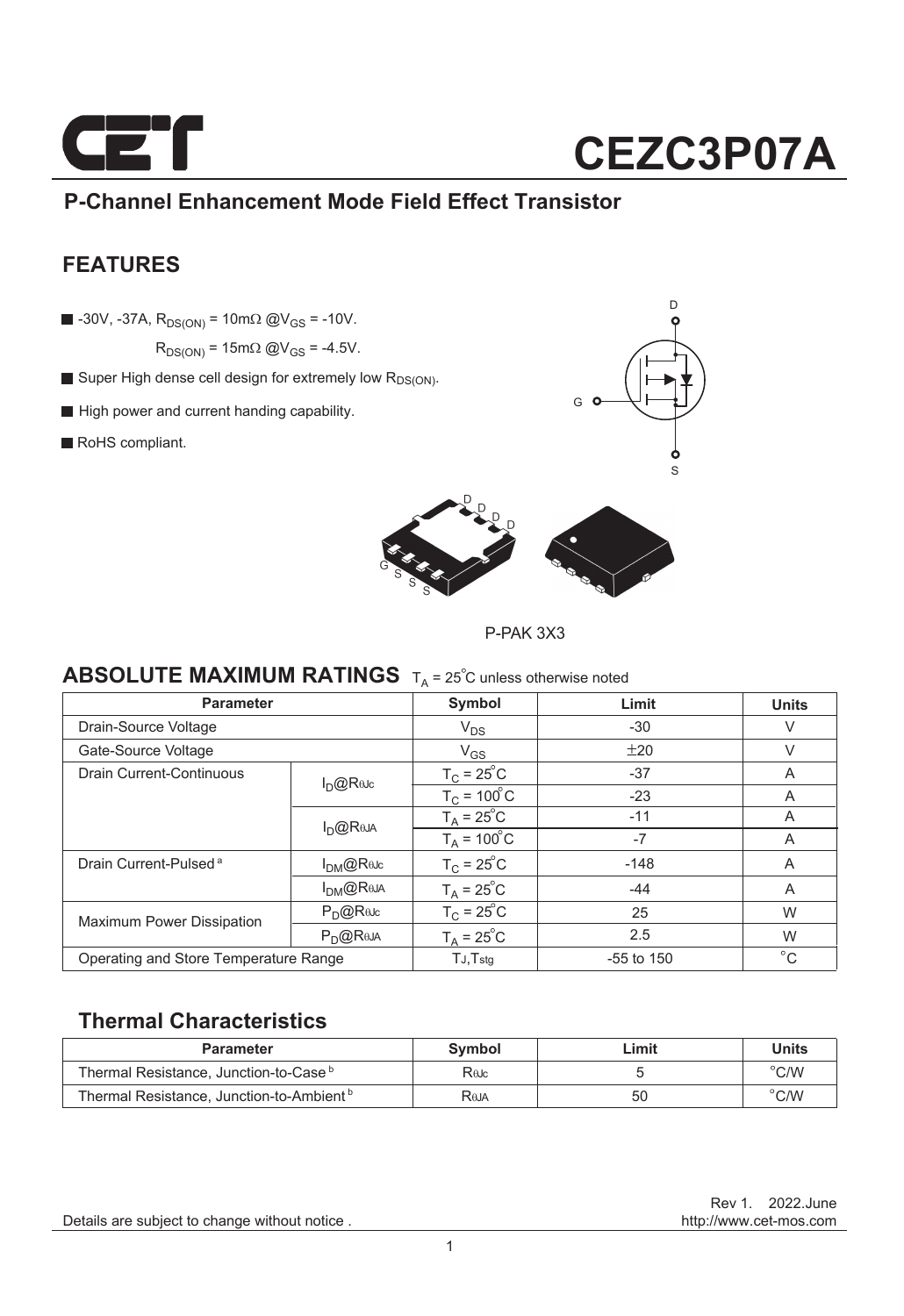

### **Electrical Characteristics**  $T_c = 25^\circ C$  unless otherwise noted

| <b>Parameter</b>                                              | Symbol                                                                | <b>Test Condition</b>                            | Min   | <b>Typ</b>     | Max    | <b>Units</b> |  |
|---------------------------------------------------------------|-----------------------------------------------------------------------|--------------------------------------------------|-------|----------------|--------|--------------|--|
| <b>Off Characteristics</b>                                    |                                                                       |                                                  |       |                |        |              |  |
| Drain-Source Breakdown Voltage                                | BV <sub>DSS</sub>                                                     | $V_{GS}$ = 0V, $I_D$ = -250µA                    | $-30$ |                |        | V            |  |
| Zero Gate Voltage Drain Current                               | $I_{DSS}$                                                             | $V_{DS}$ = -30V, $V_{GS}$ = 0V                   |       |                | $-1$   | μA           |  |
| Gate Body Leakage Current, Forward                            | $I_{GSSF}$                                                            | $V_{GS}$ = 20V, $V_{DS}$ = 0V                    |       |                | 100    | nA           |  |
| Gate Body Leakage Current, Reverse                            | <b>IGSSR</b>                                                          | $V_{GS}$ = -20V, $V_{DS}$ = 0V                   |       |                | $-100$ | nA           |  |
| On Characteristics <sup>c</sup>                               |                                                                       |                                                  |       |                |        |              |  |
| Gate Threshold Voltage                                        | $V_{GS(th)}$                                                          | $V_{GS} = V_{DS}$ , $I_D = -250 \mu A$           | $-1$  |                | $-3$   | $\vee$       |  |
| <b>Static Drain-Source</b>                                    |                                                                       | $V$ GS = -10V. ID = -10A                         |       | 8              | 10     | $m\Omega$    |  |
| On-Resistance                                                 | $R_{DS(on)}$                                                          | $V$ GS = -4.5V. ID =-5A                          |       | 11.5           | 15     | $m\Omega$    |  |
| Dynamic Characteristics <sup>d</sup>                          |                                                                       |                                                  |       |                |        |              |  |
| Input Capacitance                                             | $C_{\text{iss}}$                                                      |                                                  |       | 2020           |        | pF           |  |
| <b>Output Capacitance</b>                                     | $\text{C}_{\text{oss}}$                                               | $V_{DS}$ = -15V, $V_{GS}$ = 0V,<br>$f = 1.0$ MHz |       | 390            |        | pF           |  |
| Reverse Transfer Capacitance                                  | $\mathsf{C}_{\mathsf{r}\underline{\mathsf{s}}\underline{\mathsf{s}}}$ |                                                  |       | 170            |        | pF           |  |
| Switching Characteristics <sup>d</sup>                        |                                                                       |                                                  |       |                |        |              |  |
| Turn-On Delay Time                                            | $t_{d(on)}$                                                           |                                                  |       | 18             |        | ns           |  |
| Turn-On Rise Time                                             | $t_r$                                                                 | $V_{DD}$ = -15V, $I_D$ = -10A,                   |       | 8              |        | ns           |  |
| <b>Turn-Off Delay Time</b>                                    | $t_{d(\text{off})}$                                                   | $V_{GS}$ = -10V, R <sub>GEN</sub> = 6 $\Omega$   |       | 108            |        | ns           |  |
| <b>Turn-Off Fall Time</b>                                     | $t_f$                                                                 |                                                  |       | 31             |        | ns           |  |
| <b>Total Gate Charge</b>                                      | $Q_q$                                                                 |                                                  |       | 24             |        | nC           |  |
| Gate-Source Charge                                            | $\mathsf{Q}_{\text{g}\underline{s}}$                                  | $V_{DS}$ = -15V, $I_D$ = -10A,<br>$V_{GS} = -5V$ |       | $\overline{7}$ |        | nC           |  |
| Gate-Drain Charge                                             | $Q_{qd}$                                                              |                                                  |       | 10             |        | nC           |  |
| <b>Drain-Source Diode Characteristics and Maximun Ratings</b> |                                                                       |                                                  |       |                |        |              |  |
| Drain-Source Diode Forward Current                            | $\lg$                                                                 |                                                  |       |                | $-2.5$ | A            |  |
| Drain-Source Diode Forward Voltage <sup>c</sup>               | $V_{SD}$                                                              | $V_{GS} = 0V$ , $I_S = -1A$                      |       |                | $-1$   | V            |  |

**Notes :**<br>a.Repetitive Rating : Pulse width limited by maximum junction temperature<br>b.Surface Mounted on FR4 Board, t ≤ 10 sec.<br>c.Pulse Test : Pulse Width ≤ 300µs, Duly Cyde ≤ 2%.<br>d.Guaranteed by design, not subject to pr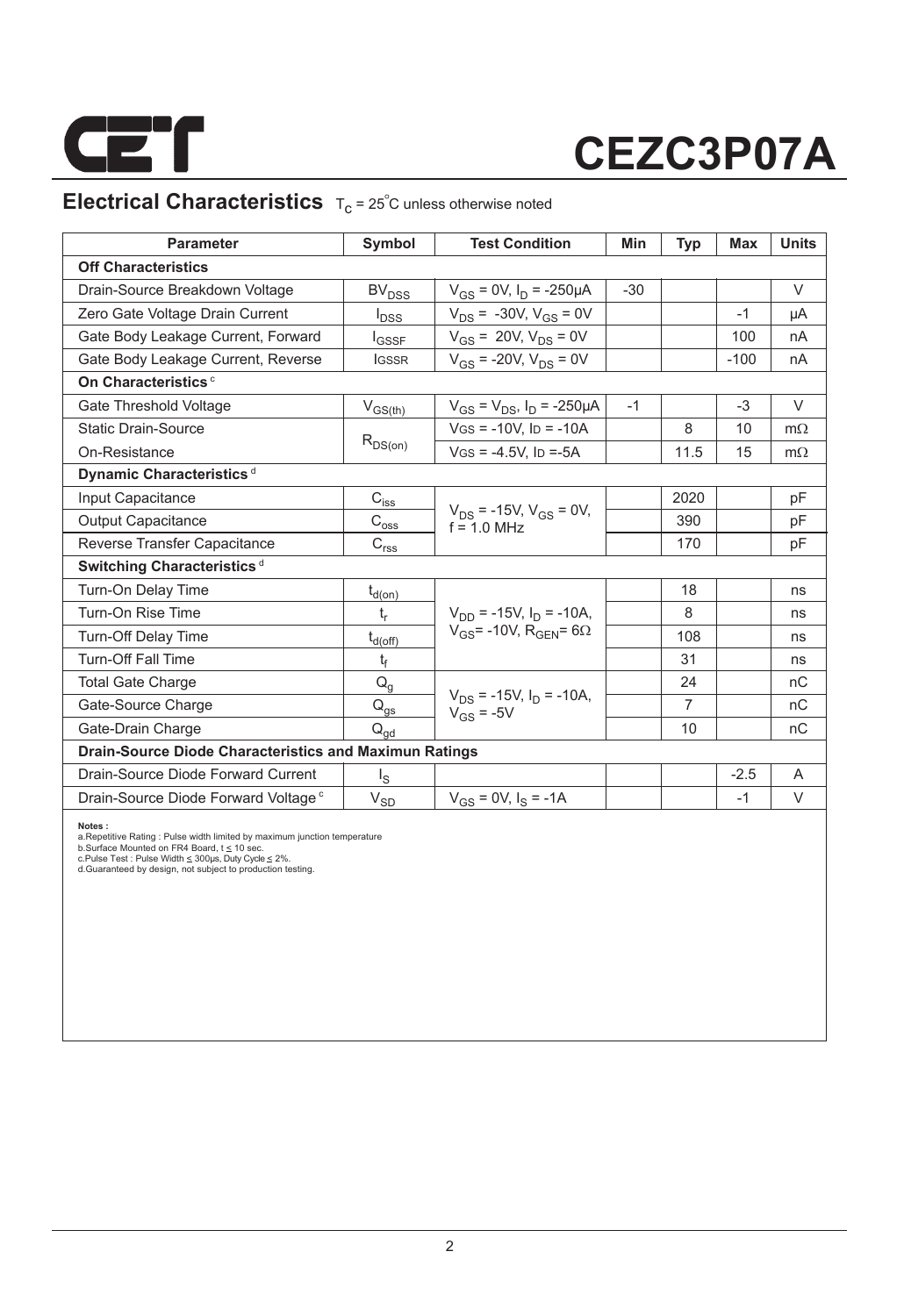



-VDS, Drain-to-Source Voltage (V)

#### **Figure 1. Output Characteristics**



**Figure 3. Capacitance**



**Figure 5. Gate Threshold Variation with Temperature**

### **CEZC3P07A**



-VGS, Gate-to-Source Voltage (V)

**Figure 2. Transfer Characteristics**



**Figure 4. On-Resistance Variation with Temperature**



**Figure 6. Body Diode Forward Voltage Variation with Source Current**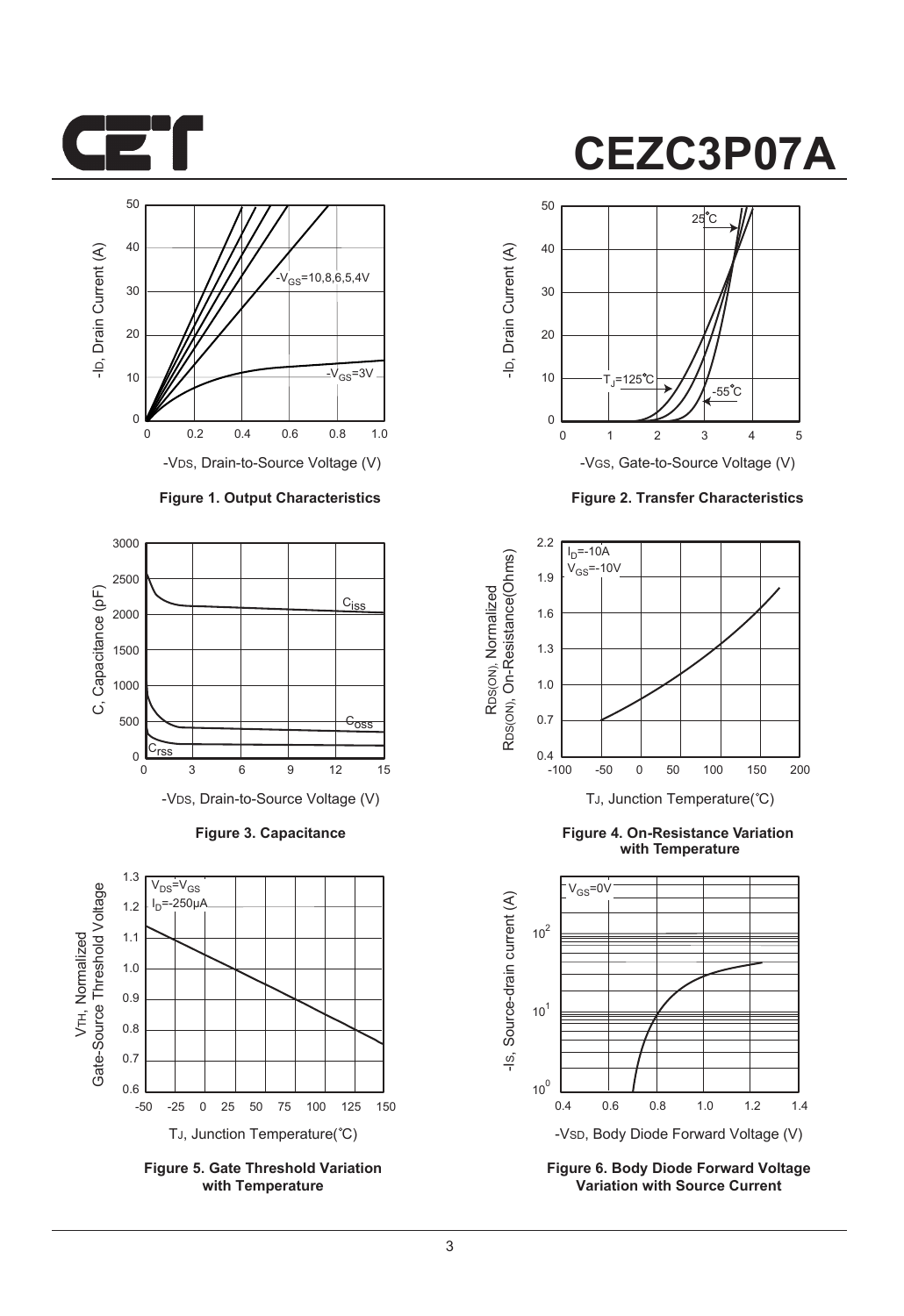



**Figure 7. Gate Charge**



**Figure 9. Breakdown Voltage Variation VS Temperature**



**Figure 10. Switching Test Circuit Figure 11. Switching Waveforms**



**Figure 8. Maximum Safe Operating Area**

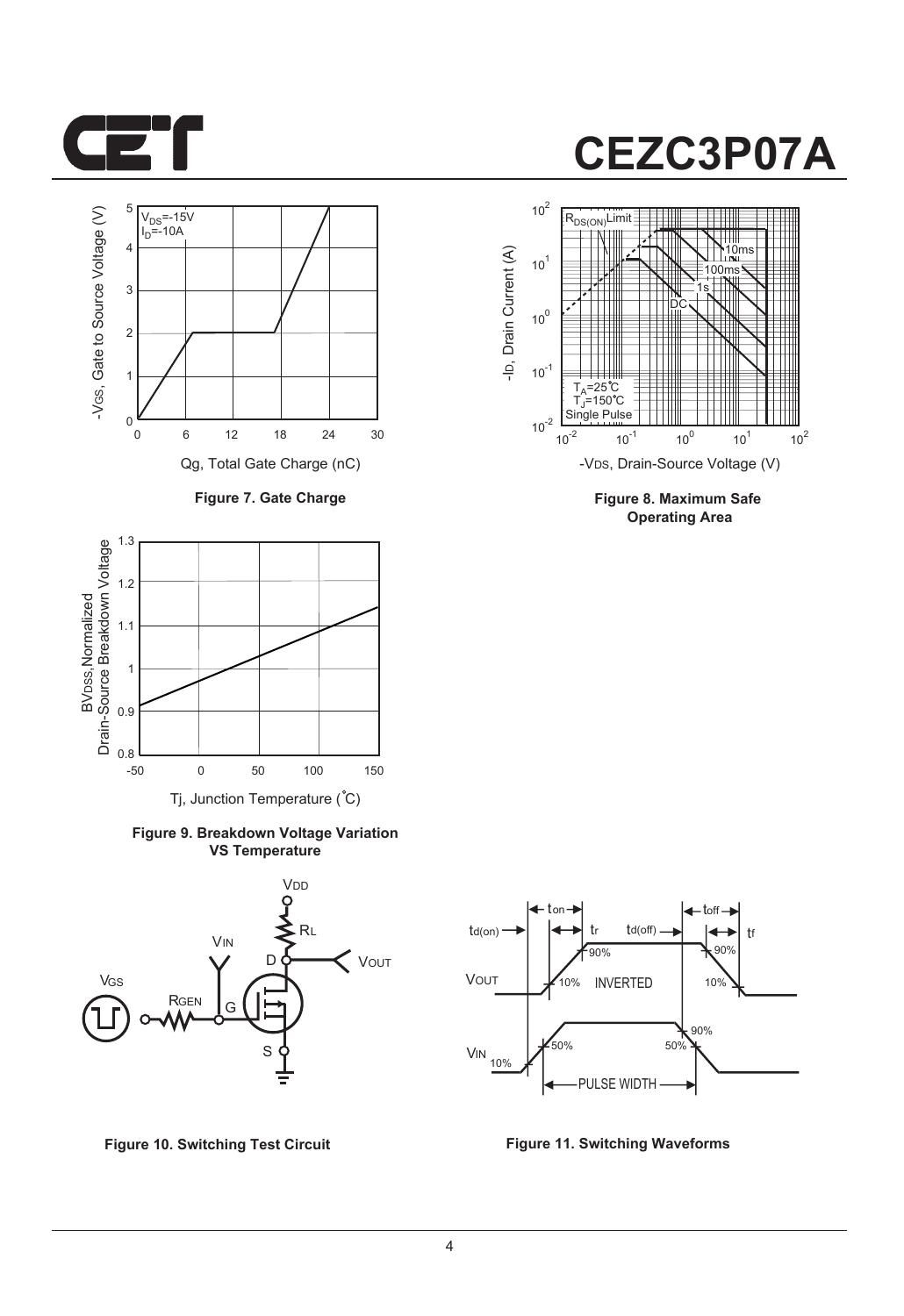



**Figure 12. Normalized Thermal Transient Impedance Curve**

5